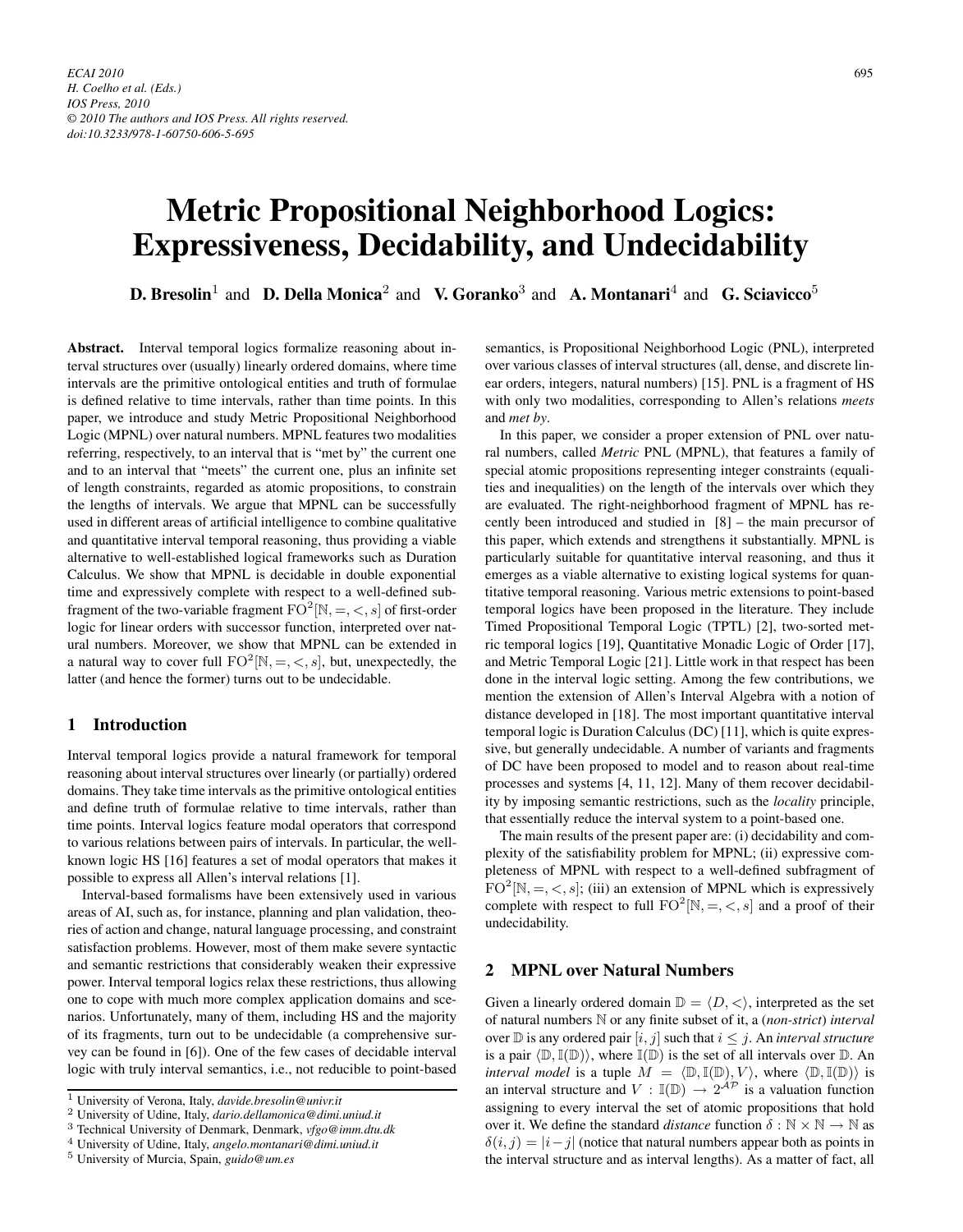results we will provide may be suitably rephrased for any function  $\delta$ satisfying the standard properties of distance over a linear order.

To add a metric dimension to PNL, we introduce a set of special proposition letters referring to the length of the current interval. They can be viewed as a metric generalization of the modal constant  $\pi$  of PNL that 'identifies' intervals of the form  $[i, i]$  [15]. Formally, for every  $k \in \mathbb{N}$  and  $\mathcal{C} \in \{<, \leq, =, \geq, >\}$ , we define the length constraint len<sub>Ck</sub>. The *formulae* of MPNL, denoted by  $\varphi, \psi, \ldots$ , are generated by the following grammar:

$$
\varphi ::= \mathsf{len}_{\mathcal{C}k} \mid p \mid \neg \varphi \mid \varphi \vee \varphi \mid \Diamond_r \varphi \mid \Diamond_l \varphi.
$$

For  $i \in r, l$ , we write  $\Box_i \varphi$  for  $\neg \Diamond_i \neg \varphi$ . Given an interval model  $M = \langle \mathbb{D}, \mathbb{I}(\mathbb{D}), V \rangle$  and an interval  $[i, j]$  over it, the semantics of MPNL-formulae is given by the clauses:

- $M$ ,  $[i, j]$   $\Vdash$  len<sub>Ck</sub> iff  $\delta(i, j)$ Ck;
- $M$ ,  $[i, j] \Vdash p$  iff  $p \in V([i, j])$ , for any  $p \in \mathcal{AP}$ ;
- $M$ ,  $[i, j] \Vdash \neg \psi$  iff it is not the case that  $M$ ,  $[i, j] \Vdash \psi$ ;
- $M, [i, j] \Vdash \psi \lor \tau$  iff  $M, [i, j] \Vdash \psi$  or  $M, [i, j] \Vdash \tau$ ;
- $M, [i, j] \Vdash \Diamond_r \psi$  iff there exists  $h \geq j$  such that  $M, [j, h] \Vdash \psi;$
- $M, [i, j] \Vdash \Diamond_i \psi$  iff there exists  $h \leq i$  such that  $M, [h, i] \Vdash \psi$ .

A MPNL-formula  $\varphi$  is *satisfiable* if there exist a model M and an interval [b, e] over it such that M, [b, e]  $\Vdash \varphi$ . We can limit ourselves to consider only length constraints of the form  $len_{=k}$ , as all the remaining ones can be defined in terms of them.

#### **3 MPNL at Work**

Finding an appropriate balancing between expressive power and computational complexity is a challenge for every knowledge representation and reasoning formalism. Interval temporal logics are not an exception in this respect. We believe that MPNL offers a good compromise between the two requirements. In the following, we show that MPNL makes it possible to encode (*metric versions* of) basic operators of point-based linear temporal logic (LTL) as well as interval modalities corresponding to Allen's relations; in addition, we show that it allows one to express limited forms of fuzziness.

First, MPNL is expressive enough to encode the strict *sometimes in the future* (resp., *sometimes in the past*) operator of LTL:

$$
\Diamond_r(\text{len}_{>0} \land \Diamond_r(\text{len}_{=0} \land p)).
$$

Moreover, length constraints allow one to define a metric version of the *until* (resp., *since*) operator. For instance, the condition: 'p *is true at a point in the future at distance* k *from the current interval and, until that point,* q *is true (pointwise)*' can be expressed as follows:

$$
\Diamond_r(\text{len}_{=k} \land \Diamond_r(\text{len}_{=0} \land p)) \land \Box_r(\text{len}_{
$$

MPNL can also be used to constrain interval length and to express metric versions of basic interval relations. First, we can constrain the length of the intervals over which a given property holds to be at least (resp., at most, exactly)  $k$ . As an example, the next formula constrains p to hold only over intervals of length l, with  $k \leq l \leq k'$ :

$$
[G](p \to \mathsf{len}_{\geq \mathsf{k}} \wedge \mathsf{len}_{\leq \mathsf{k}'}), \tag{bl}
$$

where the *universal modality* [G] (*for all intervals*) is defined as in [15]. By exploiting such a capability, a metric version of all, but one (the '*during*' relation), Allen's relations can be expressed. As an example, we can state that: 'p *holds only over intervals of length* l*, with*  $k \leq l \leq k'$ , and any *p*-interval begins a q-interval' as follows:

$$
(bl) \wedge [G] \bigwedge_{i=k}^{k'} (p \wedge \text{len}_{=i} \rightarrow \Diamond_l \Diamond_r (\text{len}_{>i} \wedge q)).
$$

As another example, a metric version of Allen's relation *contains* can be expressed by pairing (bl) with:

$$
[G]\bigwedge_{i=k}^{k'}(p\wedge \text{len}_{=i} \rightarrow \bigvee_{j\neq 0, j+j'
$$

The relationships between the satisfiability problem for PNL and the consistency problem for Allen's Interval Networks have been investigated in some detail in [9, 22].

Finally, MPNL allows one to express some form of 'fuzziness'. As an example, the condition: 'p *is true over the current interval and* q *is true over some interval close to it*', where by 'close' we mean that the right endpoint of the  $p$ -interval is at distance at most  $k$  from the left endpoint of the q-interval, can be expressed as follows:

$$
p \wedge (\Diamond_r \Diamond_l (\text{len}_{<\mathsf{k}} \wedge \Diamond_l \Diamond_r q) \vee \Diamond_r (\text{len}_{<\mathsf{k}} \wedge \Diamond_r q)).
$$

MPNL capabilities suffice to cope with various application domains. As a source of illustration, we show how to express some basic safety requirements of the classical *gas-burner example* (a formalization of such an example in DC can be found in [11]). Let the propositional letter  $Gas$  (resp.,  $Flame, Leak$ ) be used to state that gas is flowing (resp., burning, leaking), e.g.,  $M$ ,  $[i, j] \Vdash Gas$  means that gas is flowing over the interval  $[i, j]$ . The formula

$$
[G](Leak \leftrightarrow Gas \land \neg Flame)
$$

states that Leak holds over an interval if and only if gas is flowing and not burning over that interval. The condition: '*it never happens that gas is leaking for more than* k *time units*' can be expressed as:

$$
[G](\neg(\mathsf{len}_{>\mathsf{k}} \land \mathit{Leak})).
$$

Similarly, the condition: '*the gas burner will not leak uninterruptedly for* k *time units after the last leakage*' can be formalized as:

$$
[G](Leak \to \neg \Diamond_l (len_{< k} \land \Diamond_l Leak)).
$$

We conclude the section by mentioning two application domains where MPNL features are well-suited, namely, medical guidelines and ambient intelligence. In the former area [23], events with duration, e.g., '*running a fever*', possibly paired with metric constraints, e.g., '*if a patient is running a fever for more than* k *time units, then administrate him/her drug* D', are quite common. In general, many relevant phenomena are inherently interval-based as there are no general rules to deduce their occurrence from point-based data. The use of temporal logic in ambient intelligence, specifically in the area of Smart Homes [3, 14], has been advocated by Combi et al. in [13]. MPNL can be successfully used to express safety requirements referring to situations that can be properly modeled only in terms of time intervals, e.g., '*being in the kitchen*'.

#### **4 Decidability of MPNL**

In this section, we use a model-theoretic argument to show that the satisfiability problem for MPNL has a bounded-model property with respect to finitely presentable ultimately periodic models, and it is therefore decidable. For lack of space, we only sketch the proofs of the main technical results. From now on, let  $\varphi$  be any MPNL-formula and let  $AP$  be the set of proposition letters of the language.

**Definition 1** *The* closure *of*  $\varphi$  *is the set*  $CL(\varphi)$  *of all subformulae of*  $\varphi$  *and their negations (we identify*  $\neg \neg \psi$  *with*  $\psi$ *). Let*  $\bigodot \in$  $\{\diamondsuit_r, \diamondsuit_l, \Box_r, \Box_l\}$ *. The set of temporal requests from*  $CL(\varphi)$  *is the set*  $TF(\varphi) = \{ \bigcirc \psi \mid \bigcirc \psi \in CL(\varphi) \} \cup \{ \neg \bigcirc \psi \mid \neg \bigcirc \psi \in$  $CL(\varphi)$ .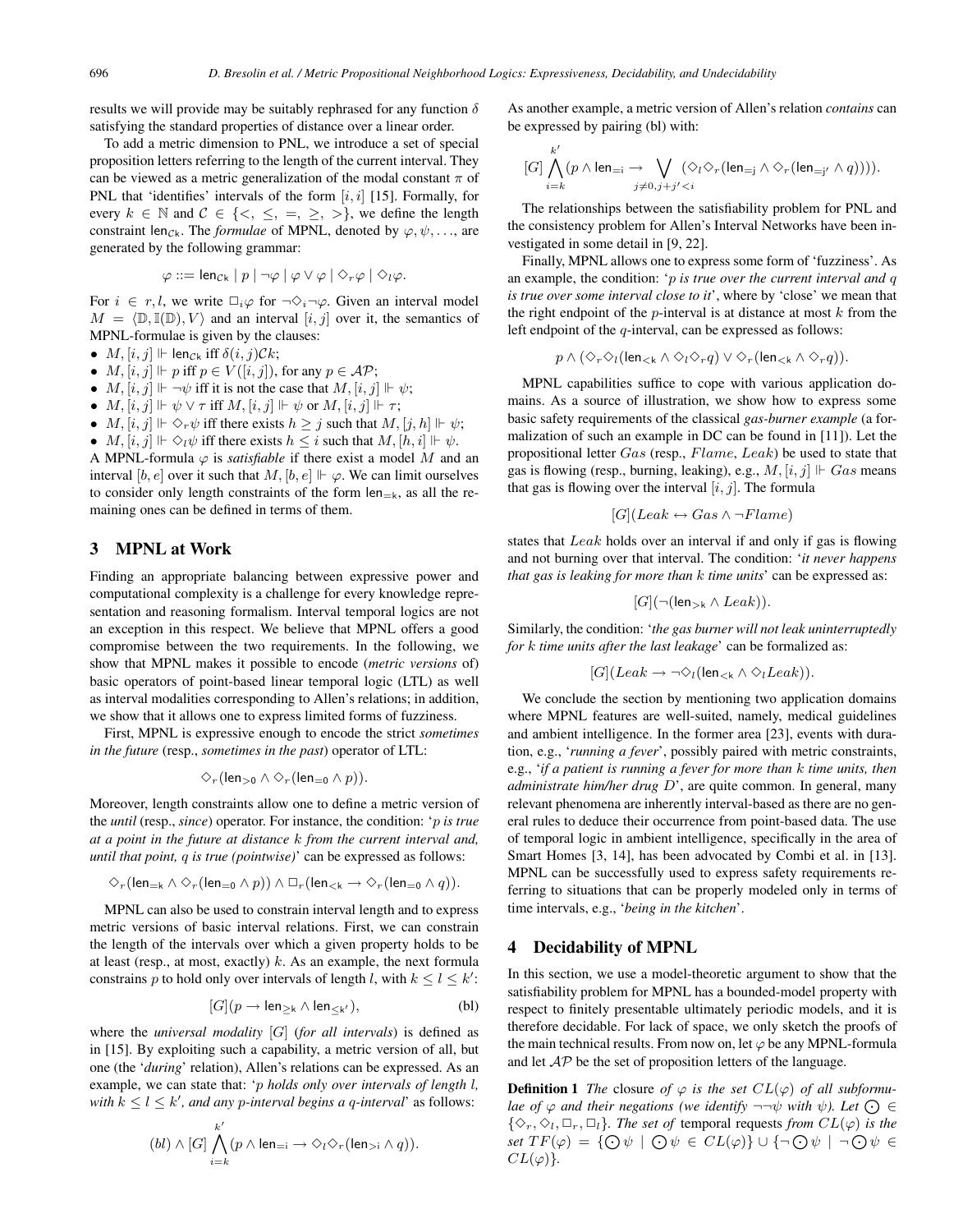**Definition 2** *A*  $\varphi$ -atom *is a set*  $A \subseteq CL(\varphi)$  *such that for every*  $\psi \in CL(\varphi), \psi \in A$  *iff*  $\neg \psi \notin A$  and for every  $\psi_1 \vee \psi_2 \in CL(\varphi)$ ,  $\psi_1 \lor \psi_2 \in A$  *iff*  $\psi_1 \in A$  *or*  $\psi_2 \in A$ *.* 

We denote the set of all  $\varphi$ -atoms by  $A_{\varphi}$ . One can easily prove that  $|CL(\varphi)| \leq 2|\varphi|, |TF(\varphi)| \leq 2(|\varphi|-1),$  and  $|A_{\varphi}| \leq 2^{|\varphi|}$ . We now introduce a suitable labeling of interval structures based on  $\varphi$ -atoms.

**Definition 3** *A* ( $\varphi$ -)labeled interval structure *(LIS for short) is a*  $structure \ L = \langle \mathbb{D}, \mathbb{I}(\mathbb{D}), \mathcal{L} \rangle$ , where  $\langle \mathbb{D}, \mathbb{I}(\mathbb{D}) \rangle$  *is the interval structure over natural numbers (or over a finite subset of it) and*  $\mathcal{L} : \mathbb{I}(\mathbb{D}) \to$ A<sup>ϕ</sup> *is a* labeling function *such that for every pair of neighboring intervals*  $[i, j], [j, h] \in \mathbb{I}(\mathbb{D})$ *, if*  $\Box_r \psi \in \mathcal{L}([i, j])$ *, then*  $\psi \in \mathcal{L}([j, h])$ *, and if*  $\Box_l \psi \in \mathcal{L}([j,h])$ *, then*  $\psi \in \mathcal{L}([i,j])$ *.* 

Notice that every interval model  $M$  induces a LIS, whose labeling function is the valuation function:  $\psi \in \mathcal{L}([i,j])$  iff  $M, [i,j] \Vdash \psi$ .

Thus, LIS can be thought of as *quasi-models* for  $\varphi$ , in which the truth of formulae containing neither  $\Diamond_r$ ,  $\Diamond_l$  nor length constraints is determined by the labeling (due to the definitions of  $\varphi$ -atom and LIS). To obtain a model, we must also guarantee that the truth of the other formulae is in accordance with the labeling. To this end, we introduce the notion of fulfilling LIS.

**Definition 4** *A LIS*  $\mathbf{L} = \langle \mathbb{D}, \mathbb{I}(\mathbb{D}), \mathcal{L} \rangle$  *is* fulfilling *iff*:

- *for every length constraint*  $\text{len}_{=k} \in CL(\varphi)$  *and interval*  $[i, j] \in$  $\mathbb{I}(\mathbb{D})$ , len<sub>=k</sub>  $\in \mathcal{L}([i, j])$  *iff*  $\delta(i, j) = k$ ;
- *for every temporal formula*  $\Diamond_r \psi$  *(resp.,*  $\Diamond_l \psi$ *) in*  $TF(\varphi)$  *and interval*  $[i, j] \in \mathbb{I}(\mathbb{D})$ *, if*  $\Diamond_r \psi$  *(resp.,*  $\Diamond_i \psi$ *) in*  $\mathcal{L}([i, j])$ *, then there exists*  $h \geq j$  *(resp.,*  $h \leq i$ *) such that*  $\psi \in \mathcal{L}([j,h])$  *(resp.,*  $\mathcal{L}([h,i])$ *).*

Clearly, every interval model is a fulfilling LIS. Conversely, every fulfilling LIS  $\mathbf{L} = \langle \mathbb{D}, \mathbb{I}(\mathbb{D}), \mathcal{L} \rangle$  can be transformed into a model  $M(L)$  by defining the valuation in accordance with the labeling. Then, one can prove that for every  $\psi \in CL(\varphi)$  and interval  $[i, j] \in \mathbb{I}(\mathbb{D}), \psi \in \mathcal{L}([i, j])$  iff  $M(\mathbf{L}), [i, j] \models \psi$  by a routine induction on  $\psi$ .

**Definition 5** *Given a LIS*  $\mathbf{L} = \langle \mathbb{D}, \mathbb{I}(\mathbb{D}), \mathcal{L} \rangle$  *and an interval*  $[i, j] \in$  $\mathbb{I}(\mathbb{D})$ *, the set of left (resp., right)* temporal requests *at i (resp., j)*, denoted by  $REG^{L}(i)$  (resp.,  $REG^{R}(j)$ ), is the set of temporal for*mulae of the forms*  $\Diamond_l \varphi$ ,  $\Box_l \varphi$  *(resp.,*  $\Diamond_r \varphi$ *,*  $\Box_r \varphi$ *) in*  $TF(\varphi)$  *belonging to the labeling of any interval beginning in* i *(resp., ending in* j*). For any*  $h \in D$ *, we write*  $REQ(h)$  *for*  $REQ^L(h) \cup REQ^R(h)$ *,* 

We denote by  $REQ(\varphi)$  the set of all possible sets of temporal requests over  $CL(\varphi)$ . Let m be  $\frac{|TF(\varphi)|}{2}$  and k be the maximum among the natural numbers occurring in the length constraints in  $\varphi$ . For example, if  $\varphi = \Diamond_r(\text{len}_{>3} \land p \to \Diamond_l(\text{len}_{>5} \land q))$ , then  $m = 2$  and  $k = 5$ . It is easy to show that  $|REQ(\varphi)| = 2^m$ . Moreover, given any set of temporal requests  $REQ^{R}(j)$  (resp.,  $REQ^{L}(i)$ ), it can be easily proved that all of them can be satisfied using at most  $m$  different points greater than  $j$  (resp., less than  $i$ ).

Now, consider any MPNL-formula  $\varphi$  such that  $\varphi$  is satisfiable on a finite model. We have to show that we can restrict our attention to models with a bounded dimension.

**Definition 6** *Given any LIS*  $\mathbf{L} = \langle \mathbb{D}, \mathbb{I}(\mathbb{D}), \mathcal{L} \rangle$ *, we say that a k*sequence in **L** *is a sequence of* k *consecutive points in* D*. Given a* k*sequence*  $\sigma$  *in* **L***, its* sequence of requests  $REQ(\sigma)$  *is defined as the* k-sequence of temporal requests at the points in  $\sigma$ . We say that  $i \in L$ starts a k-sequence  $\sigma$  *if the temporal requests at*  $i, \ldots, i + k - 1$ 

*form an occurrence of* REQ(σ)*. Moreover, the sequence of requests*  $REQ(\sigma)$  *is said to be abundant in* **L** *(on an interval* [i, j]*) iff it has at least*  $2 \cdot (m^2 + m) \cdot |REQ(\varphi)| + 1$  *disjoint occurrences in D (in*) *the interval*  $[i, j]$ *).* 

**Lemma 7** *Let*  $\mathbf{L} = \langle \mathbb{D}, \mathbb{I}(\mathbb{D}), \mathcal{L} \rangle$  *be any LIS such that*  $REQ(\sigma)$ *is abundant in it. Then, there exists an index* q *such that for each element*  $\mathcal{R} \in \{ REQ(d) \mid i_q < d < i_{q+1} \}$ *, where*  $i_q$  *and*  $i_{q+1}$  *begin the* q-th and the  $q + 1$ -th occurrence of  $σ$ , respectively,  $R$  occurs at *least*  $m^2 + m$  *times before*  $i_q$  *and at least*  $m^2 + m$  *times after*  $i_{q+1}$ *.* 

**Lemma 8** *Let*  $\mathbf{L} = \langle \mathbb{D}, \mathbb{I}(\mathbb{D}), \mathcal{L} \rangle$  *be a fulfilling LIS that satisfies* ϕ*. Suppose that there exists an abundant* k*-sequence of requests*  $REQ(\sigma)$  *and let q be the index whose existence is guaranteed by* Lemma 7. Then, there exists a fulfilling LIS  $\overline{\bf L} = \langle \overline{\mathbb{D}}, \mathbb{I}(\overline{\mathbb{D}}), \overline{\mathcal{L}} \rangle$  that *satisfies*  $\varphi$  *such that*  $\overline{D} = D \setminus \{i_q, \ldots, i_{q+1} - 1\}.$ 

**Proof.** [sketch] Let  $\mathbf{L} = \langle \mathbb{D}, \mathbb{I}(\mathbb{D}), \mathcal{L} \rangle$  be a fulfilling LIS satisfying  $\varphi$ at some [b, e],  $REQ(\sigma)$  be an abundant k-sequence in **L**, and q be the index identified by Lemma 7. Moreover, let  $D^- = \{i_q, \ldots, i_{q+1} -$ 1} and  $D' = D \setminus D^-$ . We denote by  $\mathbb{I}(\mathbb{D}')$  the set of all intervals over  $D'$ . We have the problem of suitably re-defining the evaluation of all intervals on  $D'$  in a way preserving the temporal requests at all points in  $D'$  and still satisfying  $\varphi$ .

First, we consider all points  $d < i_q$  and for each of them, for all p such that  $0 \le p \le k - 1$ , we put  $\mathcal{L}'([d, i_{q+1} + p]) = \mathcal{L}([d, i_q + p]).$ In such a way, we guarantee that the intervals whose length has been shortened as an effect of the elimination of the points in  $D^-$  have a correct labeling in terms of all length constraints of the forms  $len_{=k'}$ and  $\neg len_{=k'}$ , with  $k' \leq k$ . Moreover, since the requests (in both directions) in **L** at  $i_{q+1}$  + p are equal to the requests at  $i_q$  + p, this operation is safe with respect to universal and existential requirements. Finally, since the lengths of intervals beginning before  $i_q$  and ending after  $i_{q+1} + k - 1$  are greater than k both in **L** and in **L**<sup>'</sup>, there is no need to change their labeling.

The structure  $\mathbf{L}' = \langle \mathbb{D}', \mathbb{I}(\mathbb{D}'), \mathcal{L}' \rangle$  defined so far is obviously a LIS, but it is not necessarily a fulfilling one. The removal of the points in the set D<sup>−</sup> may generate *defects*, that is, situations in which there exist a point  $d < i_q$  (resp.,  $d \geq i_{q+1} + k$ ) and a formula of the type  $\Diamond_r \psi$  (resp.,  $\Diamond_l \psi$ ) belonging to  $REQ(d)$ , such that  $\psi$  was satisfied on  $[d, d']$  (resp.,  $[d', d]$ ), with  $d' \in D^-$ , in **L** and it is not in **L'**. To repair these defects, one can simply redefine the labels at intervals starting (resp., ending) at  $d$  and ending (resp., starting) at some (eliminated) d'using the  $m^2 + m$  'copies' of d' following (resp., preceding)  $i_{q+1}$  in D'. This construction is similar to the one used in [8] to show that the right-neighborhood fragment of MPNL has the small-model property. If we repeat such a procedure sufficiently many times, we obtain a finite sequence of LIS, the last one of which is the required  $\overline{L}$ .

The lemma above guarantees that we can eliminate sequences of requests that occur 'sufficiently many' times in a LIS, without 'spoiling' the LIS. This eventually allows us to prove the following smallmodel theorem for finite satisfiability of MPNL.

**Theorem 9 (Small-Model Theorem)** *If*  $\varphi$  *is any finitely satisfiable formula of MPNL, then there exists a fulfilling, finite LIS*  $L =$  $\langle \mathbb{D}, \mathbb{I}(\mathbb{D}), \mathcal{L} \rangle$  that satisfies  $\varphi$  such that  $|D| \leq |REQ(\varphi)|^k \cdot (2 \cdot (m^2 +$  $m) \cdot |REQ(\varphi)| + 1) \cdot k + k - 1.$ 

To deal with formulae that are satisfiable only over infinite models, we need to provide these models with a finite (periodic) representation, and to bound the lengths of their prefix and period.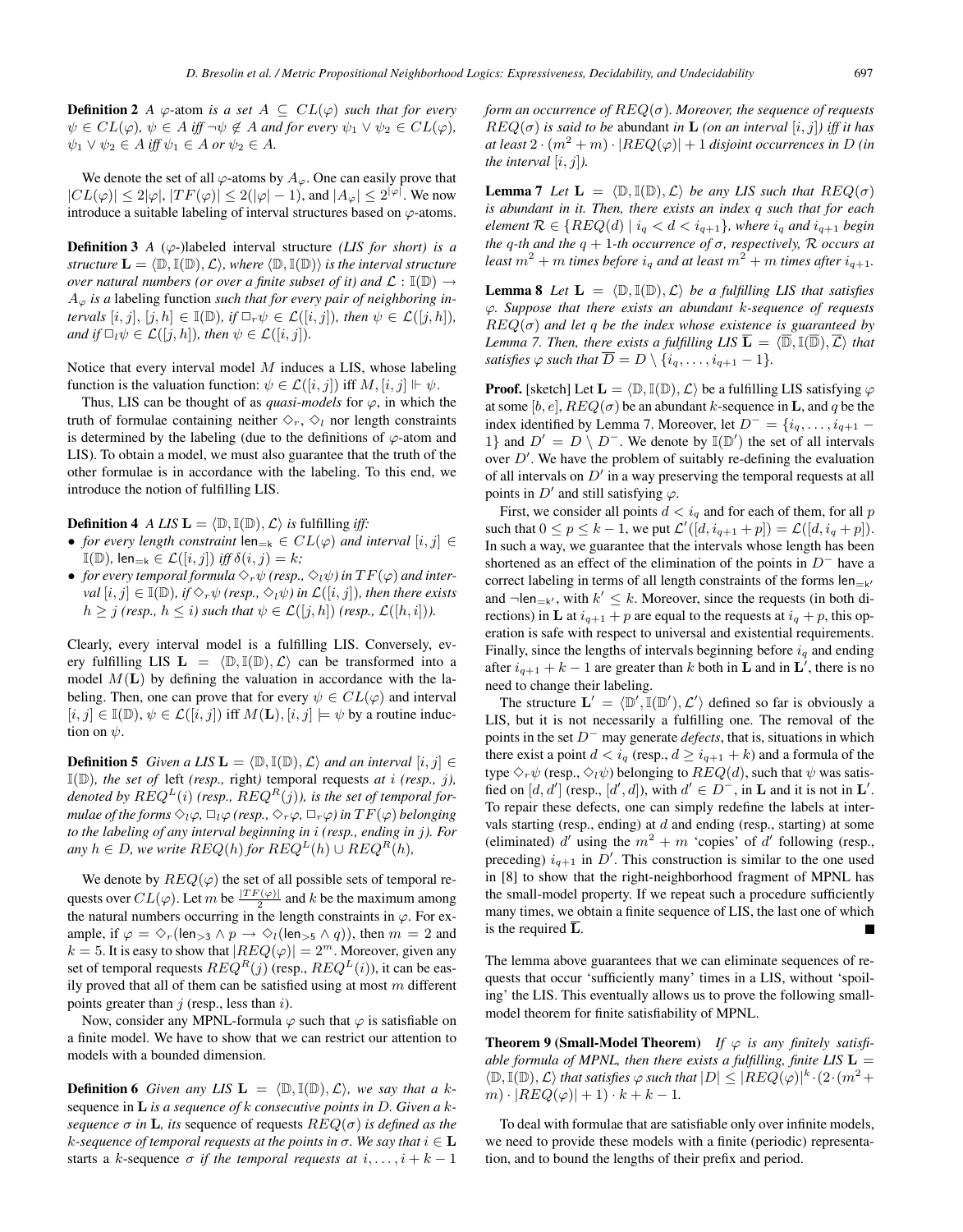**Definition 10** *A LIS*  $\mathbf{L} = \langle \mathbb{D}, \mathbb{I}(\mathbb{D}), \mathcal{L} \rangle$  *is* ultimately periodic, with prefix L*,* period P*, and* threshold k *if, for every interval* [i, j]*,*

• *if*  $i \geq L$ *, then*  $\mathcal{L}([i, j]) = \mathcal{L}([i + P, j + P])$ *;* 

• *if*  $j > L$  *and*  $\delta(j, i) > k$ *, then*  $\mathcal{L}([i, j]) = \mathcal{L}([i, j + P]).$ 

It is worth noticing that, in every ultimately periodic LIS,  $REQ(i) = REQ(i + P)$ , for  $i \geq L$ , and that every ultimately periodic LIS is finitely presentable: it suffices to define its labeling only on the intervals  $[i, j]$  such that  $j \leq L + P + max(k, P)$ ; thereafter, it can be uniquely extended by periodicity. Furthermore, we can identify a finite LIS with an ultimately periodic one with a period  $P = 0$ .

**Lemma 11** *Let*  $\mathbf{L} = \langle \mathbb{N}, \mathbb{I}(\mathbb{N}), \mathcal{L} \rangle$  *be an infinite fulfilling LIS over*  $\mathbb N$  *that satisfies a formula*  $\varphi$  *on* [b, e] *for some* b,  $e \in \mathbb N$ *. Then, there exists an infinite ultimately periodic fulfilling LIS*  $\overline{\bf L} = \langle \mathbb{N}, \mathbb{I}(\mathbb{N}), \overline{\mathcal{L}} \rangle$ *over*  $\mathbb N$  *that satisfies*  $\varphi$  *on*  $[b, e]$ *.* 

**Proof.** [sketch] Let [b, e] be an interval such that  $\varphi \in \mathcal{L}([b, e])$ . We define the set  $REQ_{inf}(\mathbf{L})$  as the subset of  $REQ(\varphi)$  containing all and only the sets of requests that occur infinitely often in **L**. We can choose two points L, M, with  $L + k < M$ , such that L, M are the least points in N that satisfy the following conditions: (i)  $L > e$ ; (ii) for each point  $r \geq L$ ,  $REQ(r) \in REQ_{inf}(\mathbf{L})$ ; (iii) every set of requests  $\mathcal{R} \in \mathbb{R}EQ_{inf}(\mathbf{L})$  occurs at least  $m^2 + m$  times before  $L$ and it occurs at least  $m^2 + m$  times between L and M; (iv) for each point  $i < L$  and any formula  $\Diamond_r \psi \in \mathbb{R}EQ(i)$ ,  $\psi$  is satisfied over some interval  $[i, j]$ , with  $j < M$ ; and (v) the k-sequences of requests starting at  $L$  and at  $M$  are the same.

We put  $P = M - L$ . We can build an infinite ultimately periodic structure  $\overline{L}$  over the natural numbers with prefix L, period P, and threshold k. To this end, for all points  $d < M$ , we put  $REQ(d) =$  $REQ(d)$  and, for all points  $M + n$ , with  $0 \le n \le P$ , we put  $REQ(M + n) = REQ(L + n)$  (by condition (v), this is already the case with  $0 \leq n \leq k$ ). The labeling is defined as follows. For all intervals  $[i, j]$  such that  $j < M$ , we put  $\overline{\mathcal{L}}([i, j]) = \mathcal{L}([i, j])$ . As for any interval [i, j], with  $M \le j < M + P$ , (a) if  $i \ge M$ , we put  $\overline{\mathcal{L}}([i,j]) = \mathcal{L}([i - P, j - P]),$  (b) if  $i < M$ , we must distinguish three cases: (b1) if  $\delta(i, j) \leq k$ , then we put  $\mathcal{L}([i, j]) = \mathcal{L}([i, j])$ (as  $REQ(i)$  has not been modified and  $REQ(j) = REQ(j)$  by condition (v)); (b2) if  $k < \delta(i, j) \leq k + P$ , we put  $\overline{\mathcal{L}}([i, j]) =$  $\mathcal{L}([i,h])$  for some h such that  $REQ(j) = REQ(h)$  and  $\delta(i,h) >$ k, where the existence of such an h is guaranteed by condition (ii) (in fact, if  $M \leq j \leq M + K$ , we can take  $h = j$ ); (b3) if  $\delta(i, j)$  $k + P$ , we put  $\overline{\mathcal{L}}([i, j]) = \mathcal{L}([i, j - P])$ . This construction labels all subintervals in  $[0, M + P]$  in such a way that  $\overline{L}$  is a LIS, but not necessarily a fulfilling one. As a matter of fact, there may exist points  $L \leq i \leq M$  such that a formula  $\Diamond_r \psi \in \mathbb{R}EQ(i)$  is not fulfilled anymore in  $\overline{L}$ . To fix such defects, one can proceed as in the proof of Lemma 8, exploiting conditions (i)−(v). Finally, **L** can be extended over  $\mathbb{I}(\mathbb{N})$  in a unique, ultimately periodic and "fulfillnesspreserving" way.

**Theorem 12 (Small Periodic Model Theorem)** If  $\varphi$  is any satisfi*able formula of MPNL, then there exists a fulfilling, ultimately periodic LIS satisfying*  $\varphi$  *such that both the length L of the prefix and the* length  $P$  of the period are less or equal to  $|REQ(\varphi)|^k \cdot (2 \cdot (m^2 +$  $m) \cdot |REQ(\varphi)| + 1) \cdot k + k - 1.$ 

**Proof.** Existence of an ultimately periodic fulfilling LIS is guaranteed by Lemma 11. The bound on the prefix and of the period can be proved by exploiting Lemma 8.

#### **Corollary 13** *The satisfiability problem for MPNL, interpreted over* N*, is decidable.*

The results of this section immediately give a double exponential time nondeterministic procedure for checking the satisfiability of any MPNL-formula  $\varphi$ . Such a procedure nondeterministically checks models whose size is in general  $O(2^{|\varphi|k})$ , where  $|\varphi|$  is the length of the formula to be checked for satisfiability. It has been shown in [8] that, in the case in which  $k$  is represented in binary, the right-neighborhood fragment of MPNL is complete for EXPSPACE. This means that, in the general case, the complexity for MPNL is located somewhere in between EXPSPACE and 2NEXPTIME (the exact complexity is still an open problem). It is worth noticing that, whenever  $k$  is a constant, it does not influence the complexity class and thus, since we have a NTIME $(2^{|\varphi|})$  procedure for satisfiability and a NEXPTIME-hardness result [10], we can conclude that MPNL is NEXPTIME-complete. Similarly, when  $k$  is expressed in unary, the value of  $k$  increases linearly with the length of the formula and thus NTIME( $2^{|{\varphi}|}$ )=NTIME( $2^{|{\varphi}|^2}$ ); therefore, as in the previous case, MPNL is NEXPTIME-complete.

### **5 Expressive Completeness and Undecidable Extensions**

Let us denote by  $FO^2$ [=] the fragment of first-order logic with equality whose language contains only two distinct variables; we can further assume w.l.o.g. that the arity of every relation in the considered vocabulary is exactly 2 (since atoms in the two-variable fragment can involve at most two distinct variables). We denote its formulae by  $\alpha, \beta, \ldots$  For example, the formula  $\forall x (P(x) \rightarrow \forall y \exists x Q(x, y))$  belongs to FO<sup>2</sup>[=], while the formula  $\forall x (P(x) \rightarrow \forall y \exists z (Q(z, y) \land \theta)$  $Q(z, x)$ ) does not. The logic FO<sup>2</sup>[N, =, <] is the extension of  $FO^2$ [=], interpreted over natural numbers, over a purely relational vocabulary  $\{ =, <, P, Q, \ldots \}$  including equality and a distinguished binary relation < interpreted as the standard linear ordering. Decidability (NEXPTIME-completeness) of  $FO^2[N, =, <]$  has been shown in [20]. In [7], it has been shown that  $FO^2[N, =, <]$  is expressively complete with respect to PNL. Here, we will extend such a result to the language of MPNL. For the comparison of these logics suitable truth-preserving model transformations between interval models and relational models have been defined.

Given an interval model  $M = \langle \mathbb{D}, \mathbb{I}(\mathbb{D}), V_M \rangle$ , the corresponding relational model  $\eta(M)$  is a pair  $\langle \mathbb{D}, V_{\eta(M)} \rangle$ , where for all  $p \in \mathcal{AP}$ ,  $V_{\eta(M)}(P) = \{(i, j) \in D \times D : [i, j] \in V_M(p)\}.$  To define the inverse mapping from relational models to interval ones, we associate two proposition letters  $p^{\leq}$  and  $p^{\geq}$  of the interval logic with every binary relation P. Thus, given a relational model  $\mathbf{M} = \langle \mathbb{D}, V_{\mathbf{M}} \rangle$ , the corresponding interval model  $\zeta(M)$  is a structure  $\langle \mathbb{D}, \mathbb{I}(\mathbb{D}), V_{\zeta(M)} \rangle$ such that for any binary relation  $P$  and any interval  $[i, j]$ , we have that  $[i, j] \in V_{\zeta(M)}(p^{\leq})$  iff  $(i, j) \in V_M(P)$  and  $[i, j] \in V_{\zeta(M)}(p^{\geq})$ iff  $(j, i) \in V_{\mathbf{M}}(P)$ . We compare the expressive power of an interval modal logic and a first-order logic by means of effective translations of both formulae and models.

Let us consider the extension of  $FO^2[N, =, <]$  with the successor function s, denoted by  $FO^2[N, =, <, s]$ . The terms of the language  $FO^2[N, =, <, s]$  are of the type  $s^k(z)$ , where  $z \in \{x, y\}$  and  $s^k(z)$ denotes z, when  $k = 0$ , and  $s(s(\dots s(z) \dots))$ , when  $k > 0$ . More- $\left\langle \sum_{k} \right\rangle$ 

over, let  $FO_r^2[N, =, <, s]$  be the fragment of  $FO^2[N, =, <, s]$  with the following restriction: if both variables  $x$  and  $y$  occur in the scope of an occurrence of a binary relation, other than  $=$  and  $\lt$ , then the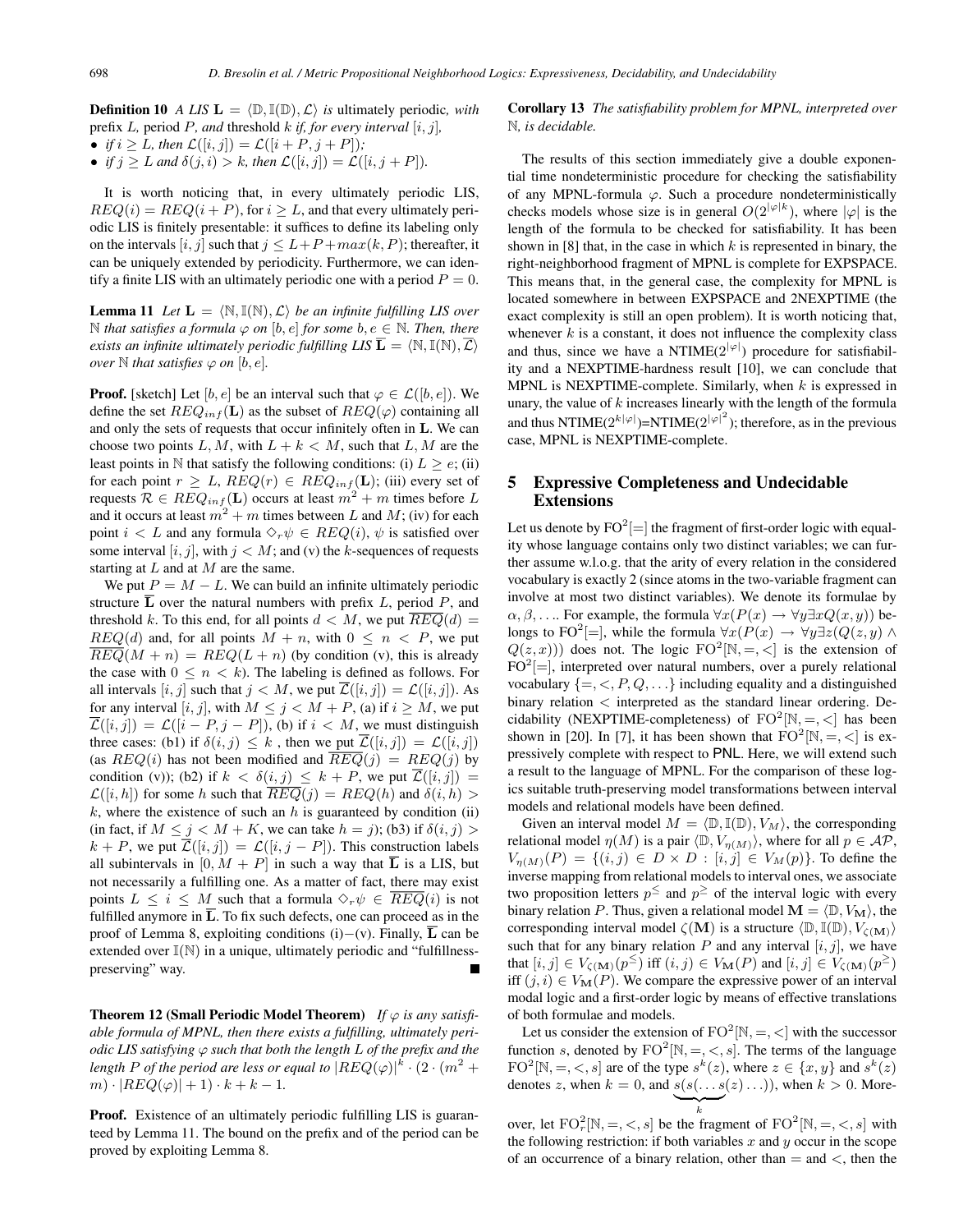**Table 1.** Translation clauses from  $\text{FO}_r^2[\mathbb{N}, =, <, s]$  to MPNL.

| $\big \tau[x,y](s^k(z) = s^m(z))\big  = \top$ $(z \in \{x,y\}), \text{ if } k = m \big \tau[x,y](\alpha \vee \beta) = \tau[x,y](\alpha) \vee \tau[x,y](\beta)$ |               |                                                                                                                                                                                                   |            |
|----------------------------------------------------------------------------------------------------------------------------------------------------------------|---------------|---------------------------------------------------------------------------------------------------------------------------------------------------------------------------------------------------|------------|
|                                                                                                                                                                |               | $= \bot$ $(z \in \{x, y\})$ , if $k \neq m$ $ \tau[x, y](\exists x \beta) = \Diamond_r(\tau[y, x](\beta)) \vee \Box_r \Diamond_l(\tau[x, y](\beta))$                                              |            |
|                                                                                                                                                                |               | $\big \tau[x,y](s^k(z)< s^m(z)) = \bot \quad (z\in\{x,y\}), \quad \text{if } k\geq m \;\; \big \tau[x,y](\exists y\beta) = \Diamond_l(\tau[y,x](\beta)) \vee \Box_l \Diamond_r(\tau[x,y](\beta))$ |            |
|                                                                                                                                                                |               | $= \top$ $(z \in \{x, y\}),$ if $k < m   \tau[x, y](P(s^k(x), s^m(x))) = \Diamond_i \Diamond_r (\text{len}_{=k} \land \Diamond_r (\text{len}_{=m-k} \land p^{\leq})),$                            | if $k < m$ |
| $\tau[x, y](s^k(x) = s^m(y)) = \bot,$                                                                                                                          | if $k < m$    | $= \Diamond_l \Diamond_r (len_{=k} \land \Diamond_r (len_{=0} \land p^{\leq} \land p^{\geq})),$ if $k = m$                                                                                        |            |
| $=$ len $=$ <sub>k<math>-</math>m</sub> ,                                                                                                                      | if $k > m$    | $= \Diamond_l \Diamond_r (len_{=m} \land \Diamond_r (len_{=k-m} \land p^{\geq})),$                                                                                                                | if $k > m$ |
| $ \tau[x, y](s^k(x) < s^m(y)) = \top,$                                                                                                                         |               | if $k < m   \tau[x,y](P(s^k(y), s^m(y))) = \Diamond_r(\text{len}_{=k} \land \Diamond_r(\text{len}_{=m-k} \land p^{\leq})),$                                                                       | if $k < m$ |
| $=$ len <sub>&gt;k-m</sub> ,                                                                                                                                   | if $k \geq m$ | $= \Diamond_r (len_{=k} \land \Diamond_r (len_{=0} \land p^{\leq} \land p^{\geq})),$                                                                                                              | if $k = m$ |
| $\left \tau[x,y](s^m(y) < s^k(x)) = \bot, \right $                                                                                                             | if $k < m$    | $= \Diamond_r (len_{=m} \land \Diamond_r (len_{=k-m} \land p^{\geq})),$                                                                                                                           | if $k > m$ |
| $=$ len $_{< k-m}$ ,                                                                                                                                           |               | if $k \ge m$ $ \tau[x, y](P(x, y)) = p^{\le}$                                                                                                                                                     |            |
| $\tau[x,y](\neg\alpha) = \neg\tau[x,y](\alpha)$                                                                                                                |               | $ \tau[x,y](P(y,x)) = p^{\geq}$                                                                                                                                                                   |            |

successor function s cannot occur in the scope of that occurrence. As an example, each of the formulae  $s^k(x) = s^m(y), s^k(x)$  $s^m(y)$ ,  $P(s^{\overline{k}}(x), s^m(x))$ ,  $P(x, y)$  belongs to  $\text{FO}_r^2[\mathbb{N}, =, <, s]$ , but none of  $P(x, s(y))$  and  $P(s(x), y)$  does. By using 2-pebble games and a standard model-theoretic argument, one can show that:

$$
FO^{2}[N, =, <] \prec FO_{r}^{2}[N, =, <, s] \prec FO^{2}[N, =, <, s].
$$

In the following, we show (i) that MPNL  $\equiv$  FO $_{r}^{2}$ [N, =, <, s], (ii) that there is a natural extension of MPNL, denoted here by MPNL<sup>+</sup> which is functionally complete for  $FO^2[N, =, <, s]$ , and (iii) that, perhaps unexpectedly,  $FO^2[N, =, <, s]$ , and, therefore, MPNL<sup>+</sup>, are already undecidable, which means that the decidability result from [20] cannot be extended by adding one successor function.

First of all, consider the following standard translation  $ST_{x,y}$  of MPNL-formulae into  $\text{FO}_r^2[\mathbb{N}, =, <, s]$ :

$$
ST_{x,y}(\varphi) = x \leq y \wedge ST'_{x,y}(\varphi),
$$

where x, y are the two first-order variables in  $\text{FO}_r^2[\mathbb{N}, =, <, s]$ , and:

$$
ST'_{x,y}(p) = P(x,y)
$$
  
\n
$$
ST'_{x,y}(\text{len}=\textbf{k}) = s^k(x) = y
$$
  
\n
$$
ST'_{x,y}(\varphi \lor \psi) = ST'_{x,y}(\varphi) \lor ST'_{x,y}(\psi)
$$
  
\n
$$
ST'_{x,y}(\neg \varphi) = \neg ST'_{x,y}(\varphi)
$$
  
\n
$$
ST'_{x,y}(\Diamond \psi) = \exists y(y \le x \land ST'_{y,x}(\varphi))
$$
  
\n
$$
ST'_{x,y}(\Diamond \neg \varphi) = \exists x(y \le x \land ST'_{y,x}(\varphi)).
$$

It can be proved by structural induction that a formula  $\varphi$  of MPNL is satisfied on an interval model  $M$  at an interval  $[i, j]$  if and only if  $ST_{x,y}(\varphi)$  is satisfied by substituting x with i and y with j on the model  $\eta(M)$ . The inverse translation  $\tau$  from  $\text{FO}^2[\mathbb{N}, =, <, s]$  to MPNL is given in Table 1. We have the following lemma.

**Lemma 14** *For every*  $\text{FO}_r^2[\mathbb{N}, =, <, s]$ *-formula*  $\alpha(x, y)$ *, every*  $FO_r^2[N, =, <, s]$ -model **M** =  $\langle N, V_M \rangle$ , and every pair  $i, j \in$  $\mathbb{N}$ *, with*  $i \leq j$ *, it holds that: (i)*  $\mathbf{M} \models \alpha(i, j)$  *if and only if*  $\zeta(\mathbf{M}), [i, j] \Vdash \tau[x, y](\alpha)$ , and (ii)  $\mathbf{M} \models \alpha(j, i)$  if and only if  $\zeta(\mathbf{M}), [i, j] \Vdash \tau[y, x](\alpha)$ .

As a consequence, for every  $FO_r^2[N, =, <, s]$ -formula  $\alpha(x, y)$  and every  $\text{FO}_r^2[\mathbb{N}, =, <, s]$ -model  $\mathbf{M} = \langle \mathbb{N}, V_{\mathbf{M}} \rangle$ ,  $\mathbf{M} \models \forall x \forall y \alpha(x, y)$ if and only if  $\zeta(\mathbf{M}) \Vdash \tau[x, y](\alpha) \wedge \tau[y, x](\alpha)$ , which implies the following theorem.

# **Theorem 15**  $\text{FO}_r^2[\mathbb{N}, =, <, s] \equiv \text{MPNL}$ .

A natural way to extend MPNL to cover the entire  $\text{FO}^2[\mathbb{N}, =, <, s]$ would be to add diamond modalities that shift respectively the beginning, or the end, of the current interval to the right by a prescribed distance, viz:

- $M, [i, j] \Vdash \Diamond^{+k}_e \psi$  iff  $M, [i, j + k] \Vdash \psi$ ;
- $M, [i, j] \Vdash \Diamond_b^{+k} \psi$  iff  $(i + k \leq j$  and  $M, [i + k, j] \Vdash \psi$  or  $(i + k > j \text{ and } M, [j, i + k] \Vdash \psi).$

We denote the resulting language as  $MPNL^+$ . It is not difficult to see that the standard translation  $ST'_{x,y}$  of MPNL-formulae into  $FO^2[N, =, <, s]$  can be extended to MPNL<sup>+</sup>, as well as the inverse translation, by adding suitable clauses to the ones of Table 1.

**Theorem 16** FO<sup>2</sup> $[N, =, \leq, s] \equiv MPNL^+$ .

Unfortunately,  $FO^2[N, =, <, s]$  turns out to be undecidable.

**Theorem 17** *The satisfiability problem for*  $\text{FO}^2[\mathbb{N}, =, <, s]$ *, and, consequently, that for MPNL*<sup>+</sup>*, are undecidable.*

**Proof.** [sketch] We use a reduction from the tiling problem for the second octant of the integer plane, that is, the problem of establishing whether a given finite set of tile types  $\mathcal{T} = \{t_1, \ldots, t_k\}$  can tile  $\mathcal{O} = \{(i, j) : i, j \in \mathbb{N} \land 0 \leq i \leq j\}$ . Using König's lemma, one can prove that a tiling system tiles  $\mathcal O$  if and only if it tiles arbitrarily large squares if and only if it tiles  $N \times N$  if and only if it tiles  $\mathbb{Z} \times \mathbb{Z}$ . The undecidability of the first one immediately follows from that of the last one [5]. The reduction consists of three main steps: (i) the encoding of an infinite chain to be used to represent the tiles, (ii) the encoding of the above-neighbor relation by means of a relation denoted by Corr, and (iii) the encoding of the right-neighbor relation, by means of the successor function. Pairs of successive points are used as cells to arrange the tiling: each pair of point of the type  $i, i + 1$  is used either to represent a part of the plane or to separate two consecutive rows of the octant, each one represented by a relation denoted Id. In the former case, the pair is labeled with the relation  $Tile$ , in the latter case, it is labeled with the relation ∗. The encoding is given by the following formulae:

$$
\forall x, y \bigwedge_{P \in \mathcal{AP}} (P(x, y) \leftrightarrow P(y, x)) \tag{1}
$$

$$
\forall x, y(y = s(x) \leftrightarrow *(x, y) \lor Tile(x, y))
$$
 (2)

$$
\forall x, y (\ast(x, y) \to \neg Tile(x, y)) \tag{3}
$$

$$
y = s(x) \land * (x, y) \land \forall x \exists y (y = s(x))
$$
(4)  

$$
\exists x (x = s(y) \land Tile(y, x) \land * (s(y), s(x)))
$$
(5)

$$
= s(y) \wedge \operatorname{Lie}(y, x) \wedge * (s(y), s(x))) \tag{5}
$$

$$
\exists y(y = s^2(x) \land Id(x, y))
$$
(6)  

$$
\forall x, y \ (Id(x, y) \to s(y, g(y)))
$$
(7)

$$
\forall x, y(\text{Id}(x, y) \to *(\text{y}, s(y)))) \tag{7}
$$

$$
\forall x, y(Id(x, y) \to *(x, s(x)))\tag{8}
$$

$$
\forall x, y (\ast(x, y) \to \exists y (s(x) < y \land Id(x, y))) \tag{9}
$$

The above formulae define the infinite chains of  $Tile$ - and  $Id$ intervals. To complete the encoding, we introduce some auxiliary